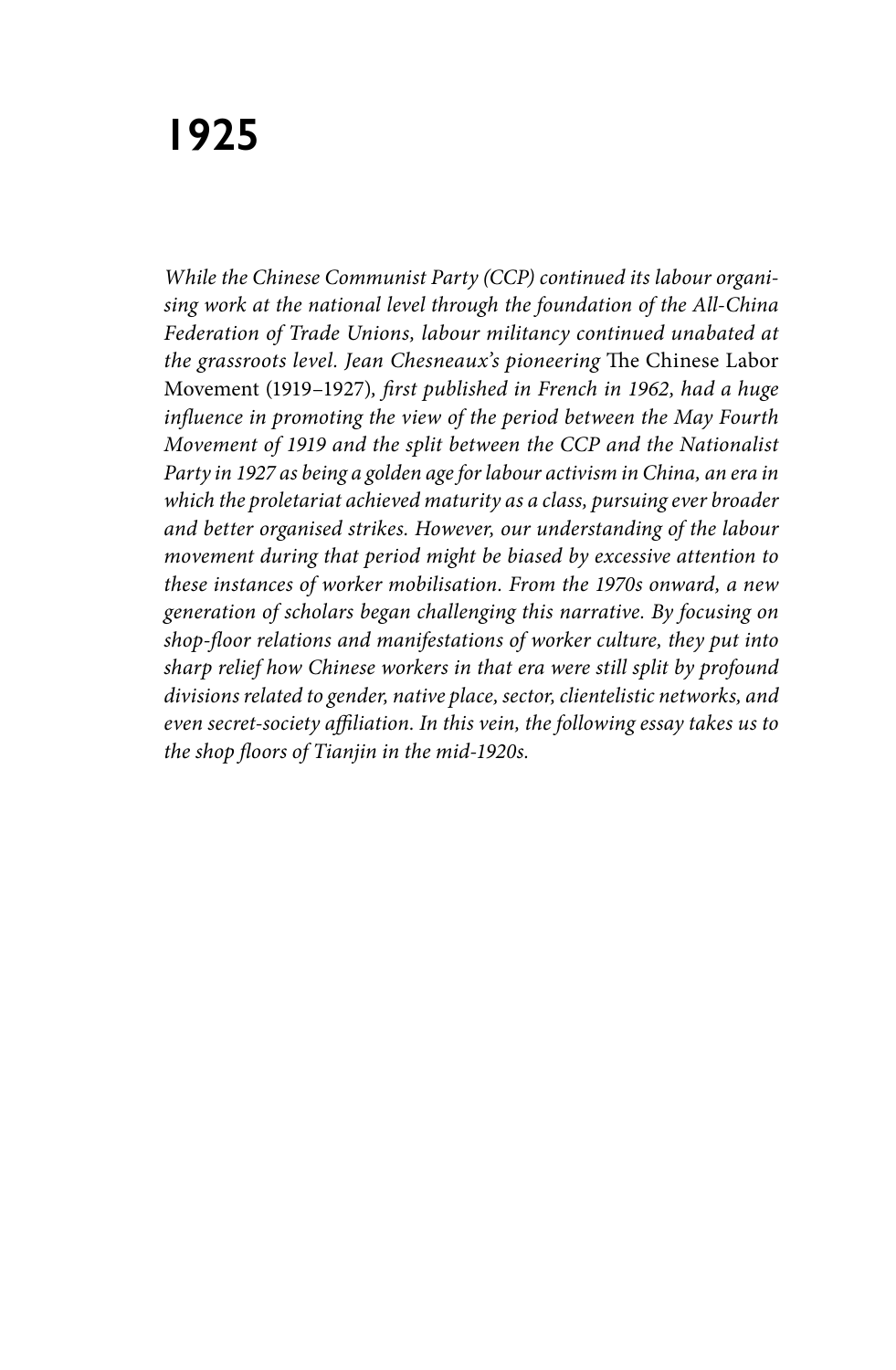# **Everyday Politics in Tianjin Factories**

Gail HERSHATTER

On 11 August 1925, newly unionised workers at the Japanese-<br>
owned Yu Da Cotton Mill in Tianjin presented a list of demands<br>
to the mill's management, including a wage increase, a shor-<br>
tened workday and an office for the owned Yu Da Cotton Mill in Tianjin presented a list of demands to the mill's management, including a wage increase, a shortened workday, and an office for the union. Details about the management's response are murky, but when millhands finished their shift and headed out for an organising meeting in a nearby saltyard, they found their way blocked by a hundred military police deployed by the local warlord Li Jinglin. Workers immediately called a strike and sent for reinforcements from nearby mills. Chasing some of the police and factory security forces into the mill courtyard, they fought the police with pickaxes, cut the factory phone lines, destroyed the factory office, and smashed all the windows. On the factory floor, as the *North-China Herald* reported, 'the cotton milling machinery crumpled up before them like wooden houses in a tornado … a tangled mass of broken machinery, spindles, and debris.' Damage to the mill was estimated to exceed half a million taels of silver. The next day, armed police ambushed mill workers at their saltyard meeting, killed at least ten and wounded a dozen more, drove some into the Hai River, and arrested more than four hundred. Li Jinglin shut down unions across the Chinese-controlled sections of Tianjin, sent police to surveil unions in the foreign concessions, and closed several factory schools that the fledgling Chinese Communist Party (CCP) had established to recruit and organise workers. That was the end of the episode known as 'Smashing Yu Da' (砸裕大事件).<sup>2</sup>

To the labour historian, the Yu Da factory-smashing incident is a seductive one. Newly militant workers join forces and take action against a repressive foreign management that is backed by a corrupt warlord state apparatus. The workers' outrage is audible, visible, and leaves a paper trail. Young Communist organisers are involved both inside and outside the mills, drawing the uprising into a larger narrative of protest, party-building, and budding working-class consciousness.3

And yet, in spite of its attractions, tracing militant labour uprisings is not the best way to understand worker history in Tianjin, for at least two reasons: they were infrequent and they involved only a small segment of the city's fragmented workforce.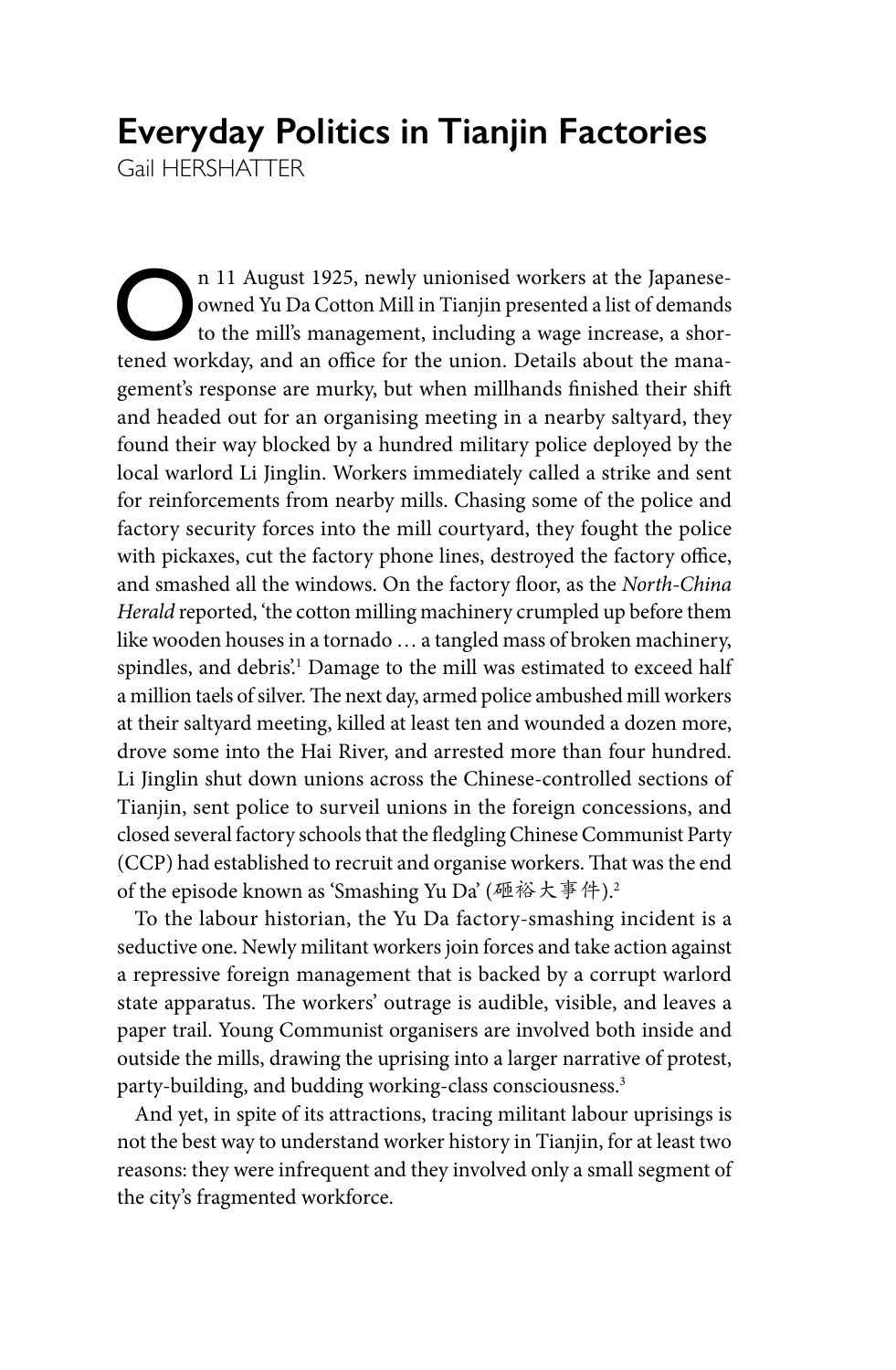#### Instability and Industry

In northern China's most important industrial city during the Republican period, strikes and associated disturbances were rare and brief. The Tianjin economy grew in fits and starts because of constant political instability; workplaces were run by a continuously shifting cast of would-be industrialists and were often in financial trouble. From 1918 to 1926—a fervid period of upheaval and union organising in major coastal cities—Shanghai recorded 638 strikes; Tianjin had only fourteen. Until 1928, successive warlord regimes routinely called in troops to prevent or suppress worker protests, and worker leaders were routinely assaulted, detained, and sometimes tortured.

At the beginning of the Nanjing Decade (1928–37), the Nationalist government moved aggressively to ensure labour peace and limit Communist influence by establishing official workplace unions that emphasised political training. The municipal government, through its Bureau of Social Affairs, attempted to mediate labour disputes to prevent strikes, with some success: in 1928 the city had one strike; in 1929 and 1930, only three each year. In 1922, as the world economic crisis deepened and cotton mills began to close, cotton millhands at every Chinese-owned mill in the city engaged in work stoppages aimed at preventing pay cuts and layoffs, sometimes locking themselves inside the buildings to avoid being ejected. By 1935, forced into an increasingly defensive stance as mills abruptly closed, they appealed unsuccessfully to the municipal government for the restoration of their jobs.4 Most mills subsequently were sold to Japanese owners.

During the Japanese occupation of Tianjin (1937–45), the mill workforce initially expanded, but labour organisations were banned, and many factories were garrisoned. The Japanese authorities regarded strikes as politically treasonous acts. The Pacific War drained Japanese military resources in the early 1940s, and worker efforts focused on survival as machinery was melted down to make war materiel and mills closed once again.

The return of the nationalists to Tianjin in 1945 brought a resumption of official unions controlled by foremen and skilled workers, an ideology of cooperation between workers and owners, labour disputes mediated by the government, and government limits on the ability to strike. Governmentsponsored unions were not expected to concern themselves with pay and working conditions, but the late 1940s was nonetheless Tianjin's brief high tide of labour disputes. Compared with previous decades,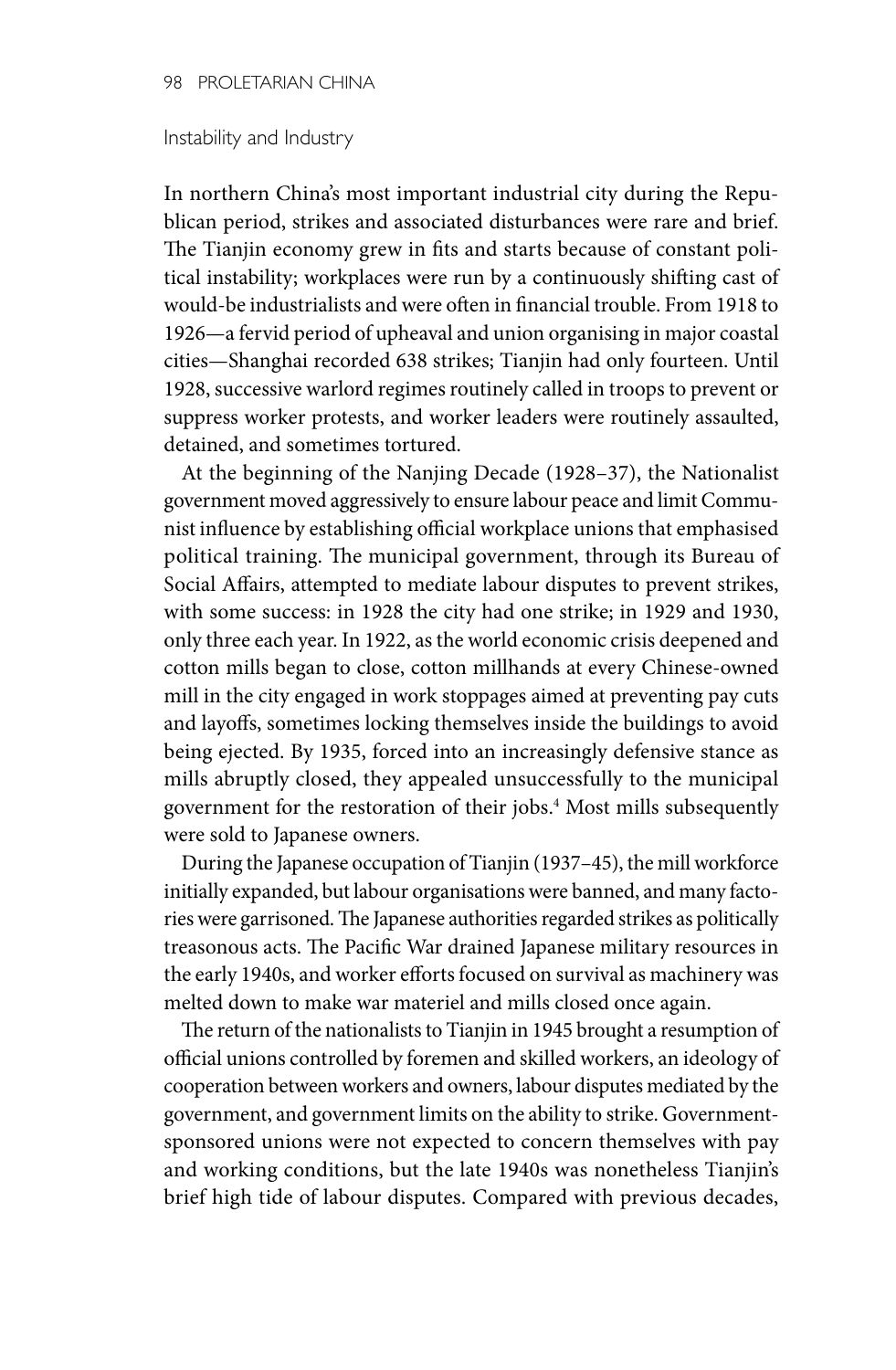1925 / 99

the workforce was older and less inclined to move back and forth from factories to their villages of origin. The state apparatus was weaker and less able to constrain labour activism. Communist organisers, particularly in the cotton and wool mills, established a consistent presence, and for the first time included women cadres who made headway in mobilising the increasing number of women millhands. Workers agitated, with only limited success, for improved wages, an end to layoffs, and severance pay, in an environment increasingly constrained by high inflation, intermittent martial law, political repression, and the exigencies of civil war with the Communists. Ultimately, working-class protest was of very limited importance to the entry of the CCP-led People's Liberation Army into Tianjin in January 1949.

# Working-Class Fragmentation

The second reason labour militancy is an incomplete guide to Tianjin's working-class history is that the Tianjin workforce was fragmented, and many workers never encountered any form of open unrest. In 1929, more than 40 percent of Tianjin workers laboured at ironworking, carpet weaving, and other jobs in the artisanal sector. Many were unpaid apprentices in their mid-teens, connected to the shopowners by kinship or native place. In warehouses and working-class homes, casual labourers and outworkers glued matchboxes, cracked walnuts, spun wool, and wove mats, changing jobs frequently. Most of those who laboured in Tianjin came from rural villages, returning there annually or whenever economically troubled workplaces laid them off. Throughout the Republican period, they remained temporary sojourners in the city, participating little in workplace organising movements. Freight haulers and rickshaw pullers were more likely than other workers to be Tianjin natives, but their rootedness in the city did not lead to class-based action. Their world was divided into territories controlled by individual guilds and bolstered by vertical alliances between workers and transport bosses.

Even in the cotton mills—Tianjin's most organised and militant sector the workforce was unstable and variegated in ways that constrained labour militancy. Children, for instance, made up more than one-quarter of cotton millhands in the early 1920s and, although the percentage of child workers dropped in the 1930s, it rose again during the Japanese occupation to somewhere between one-third and two-thirds of the mill workforce.5 Unlike Shanghai, where women became the majority of the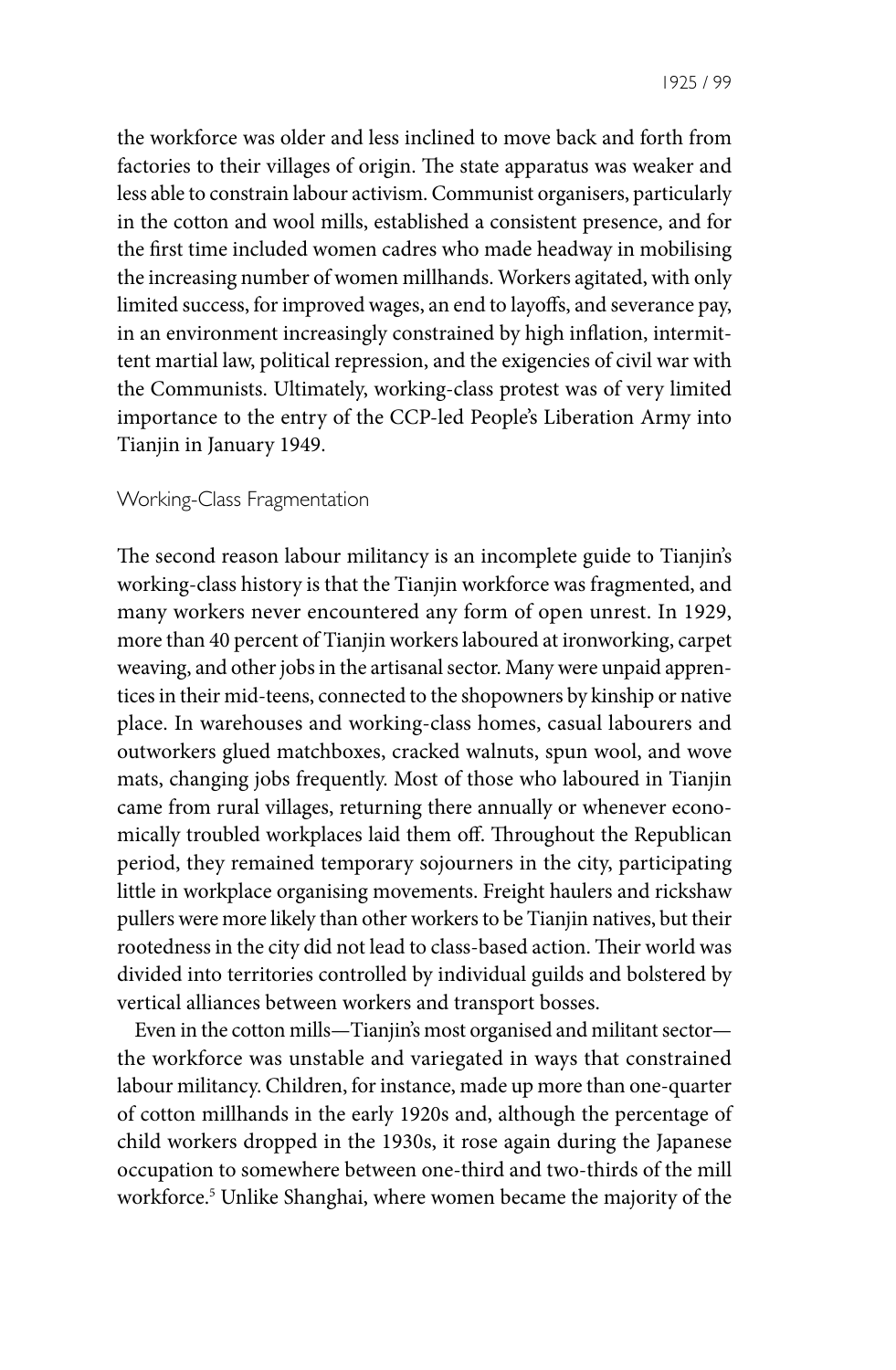cotton mill workforce by the mid-1920s, in Tianjin, women accounted for less than 10 percent of the workforce in 1929, rising to 39 percent with the Japanese occupation and barely half in the late 1940s.<sup>6</sup> Children and women were not necessarily quiescent, of course, but they were hired as part of a search for cheap and tractable labour, and, at the very least, mobilising them inside the cotton mills had to entail different networks and strategies from those centred on adult men.

In this formation of inconstant industrialists and a fragmented workingclass operating in an often-violent political environment, organising and strikes were sporadic, dangerous, and frequently unsuccessful. Concentrating on moments of labour militancy or CCP leadership is necessarily going to miss most of what workers experienced in Tianjin's industry and how they coped with circumstances well beyond their control. A more comprehensive approach to labour history must resist the seductive organising device of a labour action timeline and focus instead on the everyday politics of surviving, and attempting to thrive, under conditions of extreme instability. As Ben Kerkvliet writes: 'Everyday politics involves people embracing, complying with, adjusting, and contesting norms and rules regarding authority over, production of, or allocation of resources and doing so in quiet, mundane, and subtle expressions and acts that are rarely organised or direct.'7

## Patterns of Everyday Politics

In the realm of everyday politics—unlike that of militant labour activism significant commonalities appear among workers in small-scale workshops and mechanised factories. In the ironworks and machine-building shops of Santiaoshi, boys and young men were hired through family or native-place ties, often working for a relative. In the cotton mills, too, workers entered as members of kinship or geographical networks. Such networks, encompassing foremen as well as workers, might channel them into a particular workshop and offer them protection. Once inside the mills, some workers formed additional associations for mutual aid. Associations were usually single-gender and secret: sworn brotherhood or Green Gang membership for men, sisterhood and religious groups for women.<sup>8</sup> Sworn brothers watched out for one another in the workplace, but also drank together, watched plays, and attended weddings and funerals outside the strictures of the working day. Gang alliances sometimes led to conflicts with gang factions within or beyond one's own factory,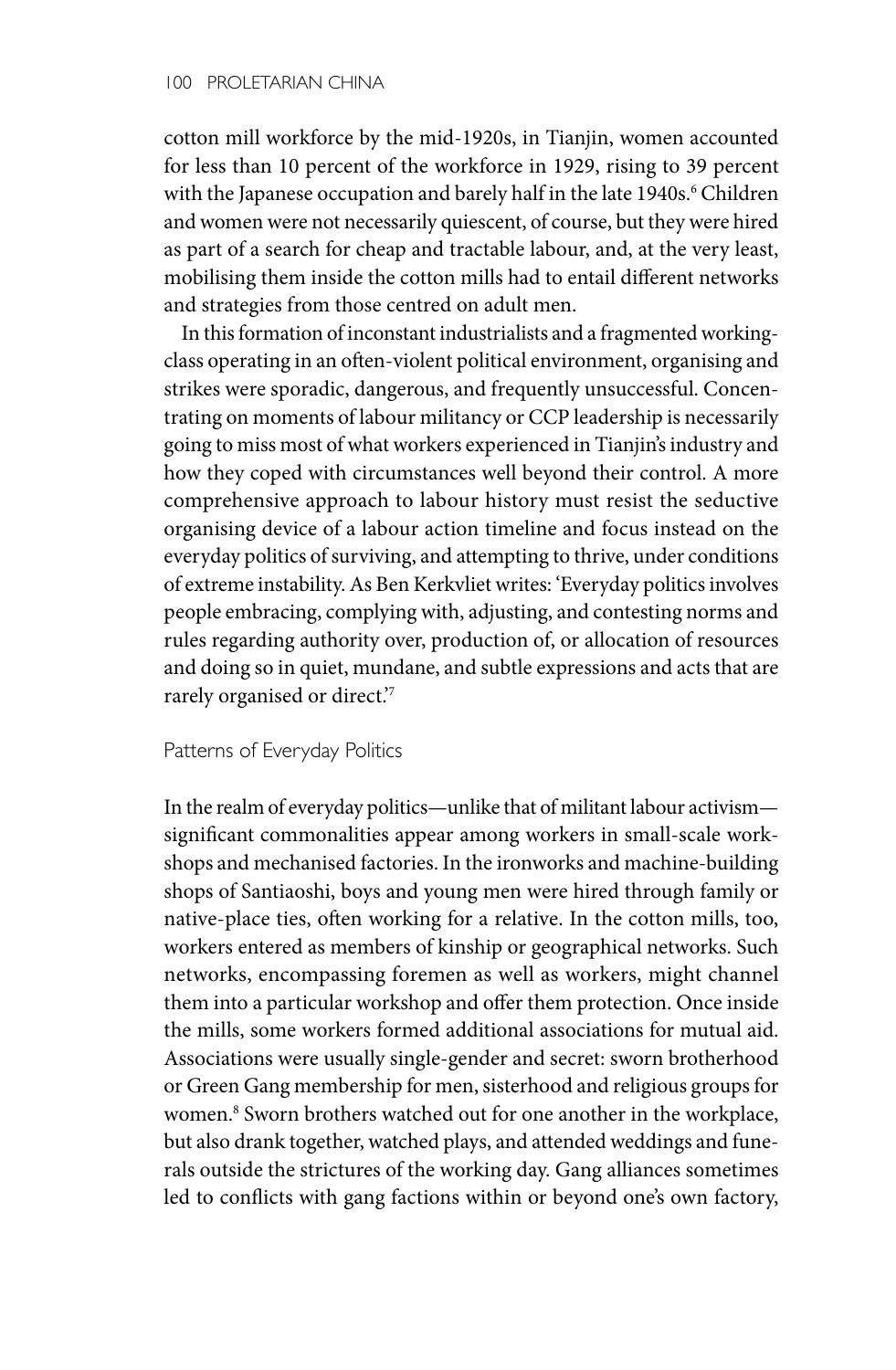1925 / 101

drawing male workers into violent confrontations with other workers. Sisterhood groups were less formalised and less visible in the historical record, as was membership of religious sects.

Everyday politics included deploying these networks in survival strategies of withholding and concealment, in contrast to the open confrontation and historical visibility of conventionally recognised worker militancy. Regardless of the size of the workplace, exhausted workers engaged in a strategy known in local slang as 'soaking mushrooms' (泡蘑菇), or slowdowns, which were common before and during the Japanese occupation. When supervisors were not around, ironworkers in Santiaoshi and labourers in cotton mills would nap by the side of the machines or turn them off altogether. Sometimes soaking mushrooms was overtly political as when, for example, ironworkers in 1947 engaged in slowdowns in response to managers blocking their union organising efforts. Although it often emerged as a spontaneous shop-floor strategy, soaking mushrooms required a high degree of coordination among workers. Common techniques included smearing oil on machine belts to slow cotton mill machinery, cutting machine belts to be able to rest while the machines were repaired, sneaking off to the lavatories for extended cigarette breaks, and posting lookouts who would wave a cloth or throw a yarn tube into the workshop to warn that a foreman was returning.

The everyday politics of Tianjin workplaces also entailed removing some of what one produced from the factory—stealing, from the management's point of view. During the latter years of the Japanese occupation, cotton mill workers routinely stuffed yarn into their clothing and lunchboxes to sell outside the factory to supplement their increasingly inadequate wages. Individual pilfering was common, and mill owners responded with increasingly elaborate inspections and even body searches as workers exited the mills. As with soaking mushrooms, however, the most effective stealing required organisation: lookouts, coordinated efforts to remove thread from spindles, men bringing goods to women to conceal under their jackets, guards who were induced to slough off on their searches with the promise of a payoff. When managers erected partitions so that guards could not see the faces of the workers they were searching, workers put signals on their socks and shoes. Outside the factory, buyers acquired the stolen yarn for resale in the countryside. Everyone involved took a cut, and millhands did not get rich from stealing, but they did manage to bring their incomes up beyond the margin of subsistence, risking beatings, firing, imprisonment, and even sexual assault to do so.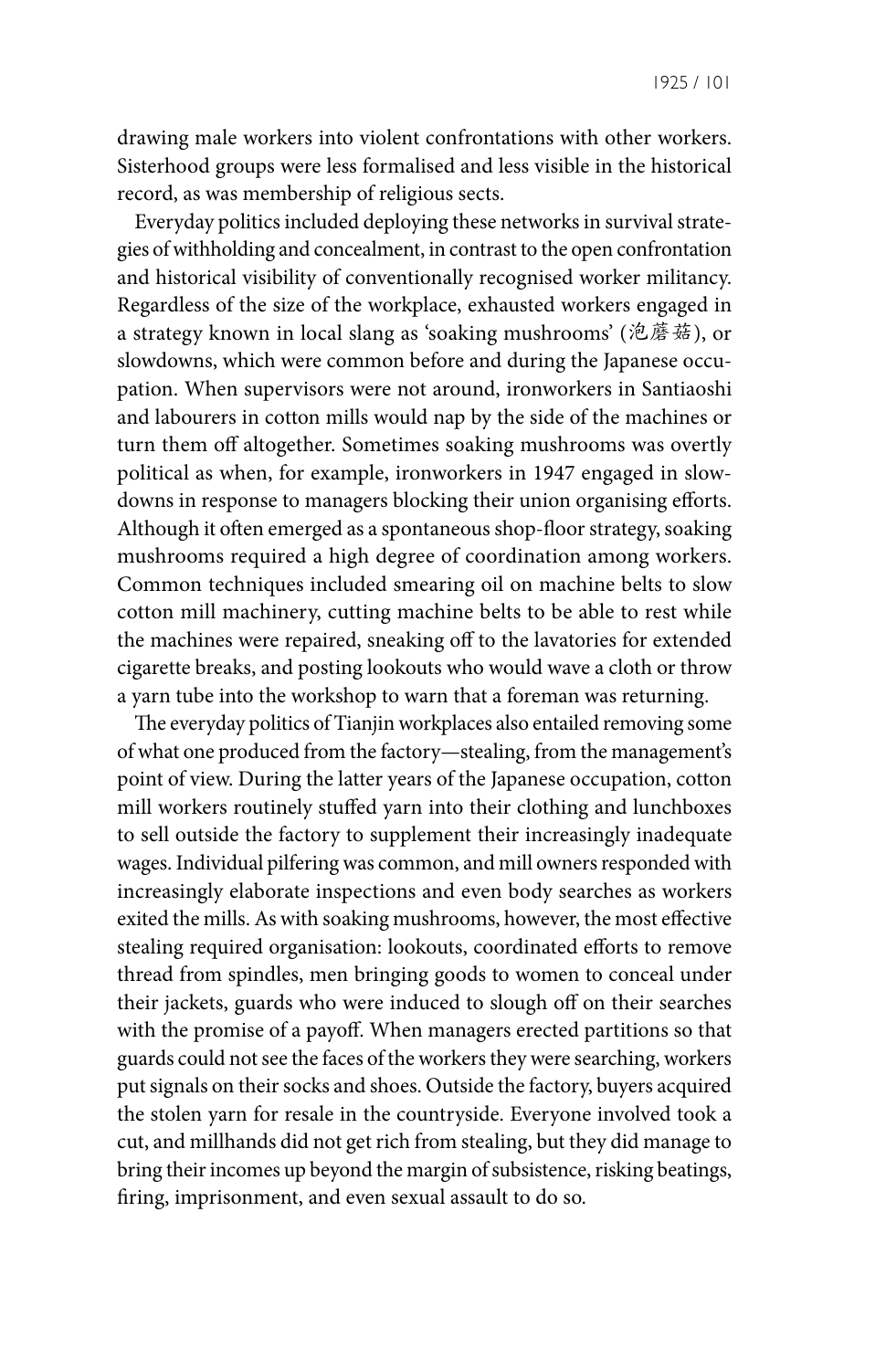#### 102 PROLETARIAN CHINA

### Political Agendas

All of these social networks and activities, even if they had no initial connection to labour organising, could be deployed to advance political agendas. During the Japanese occupation, for instance, the Communist base areas across northern China were desperate to acquire goods blockaded by the Japanese, including paper, ink, salt, sugar, metals, medical supplies, cigarettes and matches, kerosene, machines and machine parts, and tubes, capacitors, and resistors needed for telecommunications. When the Jinchaji base area, which encompassed parts of Shanxi, Chahar, and Hebei, sent people to Tianjin to purchase these goods, they worked with mechanics, staff members, and workers of various factories to forge papers and procure the goods, which were then smuggled out to the base areas, concealed in double-bottomed boats, under cartloads of manure, or in piles of coal.9 When the Japanese built northern China's largest power plant near Tianjin, the underpaid workers stole everything, from batches of red copper to bottles of turbine oil. Two boiler workers stripped the lead coating from the plant's electrical cables and removed it from the factory. A shipment of several tonnes of iron disappeared overnight. Workers gathered in the plant repair shop at noon, when Japanese supervisors went home to eat, and broke up iron rods, copper plates, and anything else that could be taken out of the factory and sold. The line between everyday politics in the service of survival and deliberate political sabotage blurred in the course of these activities.<sup>10</sup>

The everyday politics of workplace networks also made labour organising possible. Yu Da, the cotton mill that was 'smashed' in the summer of 1925, was the last Tianjin cotton mill to unionise after a spring and summer of intensive Communist organising activity, and the breakthrough was based on family and native-place networks. The mill was Japaneseowned and tightly controlled by the chief foreman, who was a member of the Green Gang. Workers at other mills suggested that one of the chief Communist organisers could make use of a family network at Yu Da: a millhand named Xiang Ruizhi and his three brothers, along with his father, who cooked in a nearby canteen. Known as the Five Tigers of the Xiang Family, they had close connections with many fellow natives from Baodi County who were also employed at Yu Da. The Communist organiser challenged Xiang Ruizhi by suggesting that perhaps Yu Da workers could not organise because they were afraid of the foreman. Xiang flushed, vowed that he could organise the mill, and within a few weeks had